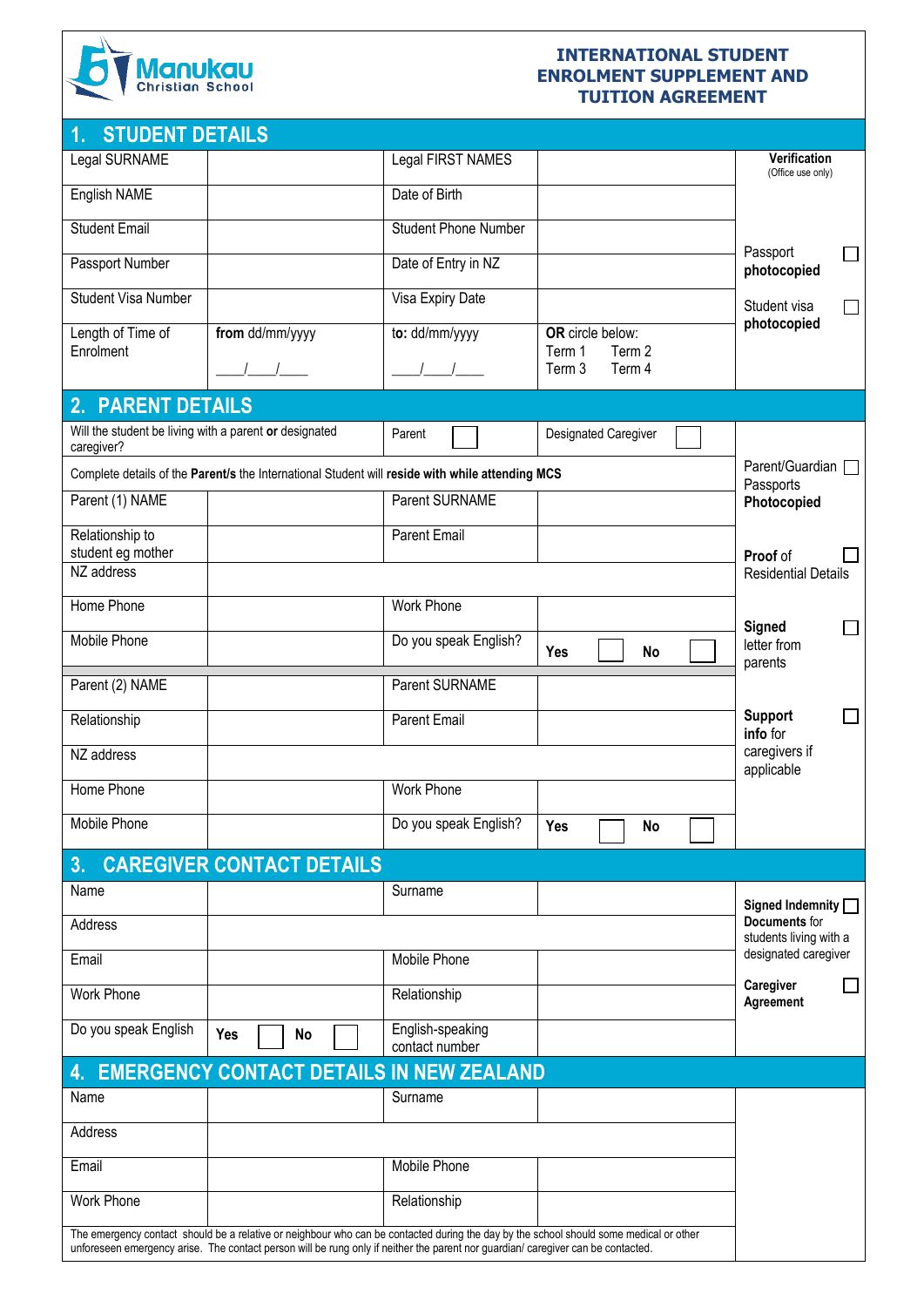| Does the student named above have sound medical health?<br><b>No</b><br>Yes<br>Medical insurance is a condition of your visa. Proof of medical insurance in<br><b>ENGLISH</b> to be supplied.<br>Yes<br><b>No</b>                                                                                                                                                                                                                                                                                                                                                                                                                                                                                                                                                                                                                                                                                                                                                                                                                                                                                                                                        | Medical                                                                         |
|----------------------------------------------------------------------------------------------------------------------------------------------------------------------------------------------------------------------------------------------------------------------------------------------------------------------------------------------------------------------------------------------------------------------------------------------------------------------------------------------------------------------------------------------------------------------------------------------------------------------------------------------------------------------------------------------------------------------------------------------------------------------------------------------------------------------------------------------------------------------------------------------------------------------------------------------------------------------------------------------------------------------------------------------------------------------------------------------------------------------------------------------------------|---------------------------------------------------------------------------------|
|                                                                                                                                                                                                                                                                                                                                                                                                                                                                                                                                                                                                                                                                                                                                                                                                                                                                                                                                                                                                                                                                                                                                                          |                                                                                 |
| The website https://www.scti.co.nz/international-student may be helpful.                                                                                                                                                                                                                                                                                                                                                                                                                                                                                                                                                                                                                                                                                                                                                                                                                                                                                                                                                                                                                                                                                 | Insurance details<br>checked and<br>photocopied                                 |
| Please indicate by ticking the boxes below if you suffer from any of the following medical conditions:<br>Asthma<br>Back/neck problems<br>Epilepsy<br>Bee/wasp stings<br>Diabetes<br>Heart<br>Hepatitis A or B<br>Glandular fever<br><b>Migraines</b><br>Medication<br>Food<br>Other                                                                                                                                                                                                                                                                                                                                                                                                                                                                                                                                                                                                                                                                                                                                                                                                                                                                     | Emergency<br><b>Contact</b><br><b>Procedures</b><br>completed                   |
| If you have ticked Other, please provide details                                                                                                                                                                                                                                                                                                                                                                                                                                                                                                                                                                                                                                                                                                                                                                                                                                                                                                                                                                                                                                                                                                         | Medications form $\Box$<br>completed                                            |
| Please complete a medications form if you have a condition that requires<br>No<br>Yes<br>medication e.g. antihistamines for bee stings, migraine medication etc.                                                                                                                                                                                                                                                                                                                                                                                                                                                                                                                                                                                                                                                                                                                                                                                                                                                                                                                                                                                         |                                                                                 |
| <b>6. CODE OF PRACTICE</b>                                                                                                                                                                                                                                                                                                                                                                                                                                                                                                                                                                                                                                                                                                                                                                                                                                                                                                                                                                                                                                                                                                                               |                                                                                 |
| I have been informed about and received a summary of the Code of Practice for<br>Yes<br>No<br><b>International Students</b>                                                                                                                                                                                                                                                                                                                                                                                                                                                                                                                                                                                                                                                                                                                                                                                                                                                                                                                                                                                                                              | Copy of<br>Summary<br>Code in Student<br>Handbook                               |
| I have received a copy of the Student Handbook and understand the<br><b>Yes</b><br>No<br>Circumstances of Termination<br>Is there any other information/notes that will assist us with your child's learning?                                                                                                                                                                                                                                                                                                                                                                                                                                                                                                                                                                                                                                                                                                                                                                                                                                                                                                                                            | Circumstances<br>of Termination<br>in Student<br>Handbook                       |
| I have received a copy of the Prospectus, Appendix for International Students,<br>International Student Handbook and policies (including Fees Refund Policy)<br>relevant to international Students and have read and understood them<br>$\vert$ No<br>Yes                                                                                                                                                                                                                                                                                                                                                                                                                                                                                                                                                                                                                                                                                                                                                                                                                                                                                                | <b>Prospectus</b><br><b>Appendix</b><br>Complaints<br>Procedures in             |
|                                                                                                                                                                                                                                                                                                                                                                                                                                                                                                                                                                                                                                                                                                                                                                                                                                                                                                                                                                                                                                                                                                                                                          | <b>Student</b><br>Handbook                                                      |
| <b>7. CONFIRMATION</b>                                                                                                                                                                                                                                                                                                                                                                                                                                                                                                                                                                                                                                                                                                                                                                                                                                                                                                                                                                                                                                                                                                                                   |                                                                                 |
| I have read, understood and accept the policies, including the Refund and Fee Protection Policy, conditions of<br>enrolment, rules and procedures regarding International Students at Manukau Christian School and agree to<br>abide by them.<br>I agree that all disputes will be dealt with in accordance with New Zealand law.<br>I confirm all the information contained in this application is true and correct to the best of my knowledge and<br>belief.<br>I will inform the school if there are any changes to the details on this application.<br>In case of an accident or emergency: If the school cannot contact you, or if the illness is serious, a staff member<br>may need to take your son/daughter to an A&E Clinic. If hospitalisation is required an ambulance may need to<br>be called which may be at the parents' expense. I give my permission for the school to make such<br>arrangements as are necessary for the treatment of my son/daughter in an emergency and agree to meet any<br>costs incurred. I indemnify the school of all liability with respect to my child should an accident, sickness or<br>misfortune occur. | <b>Student</b><br>Handbook and<br>Parent Handbook<br>Provided<br>(school rules) |
|                                                                                                                                                                                                                                                                                                                                                                                                                                                                                                                                                                                                                                                                                                                                                                                                                                                                                                                                                                                                                                                                                                                                                          |                                                                                 |
| Parent/Designated Caregiver Name and Surname: __________________________________                                                                                                                                                                                                                                                                                                                                                                                                                                                                                                                                                                                                                                                                                                                                                                                                                                                                                                                                                                                                                                                                         |                                                                                 |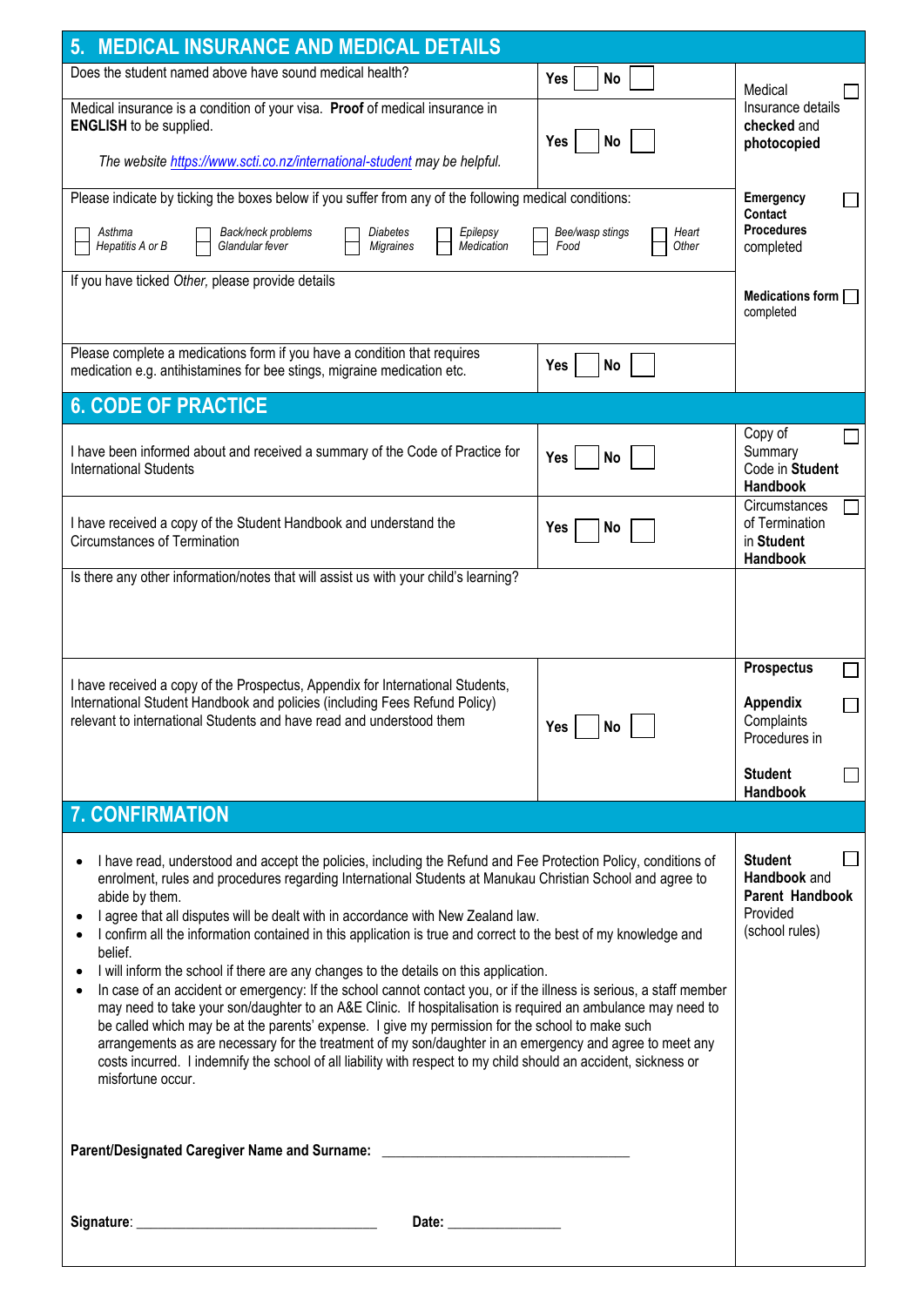| 8. FEES (Office Use)                                                                                                                                                           |             |          |                  |           |                 |                    |  |
|--------------------------------------------------------------------------------------------------------------------------------------------------------------------------------|-------------|----------|------------------|-----------|-----------------|--------------------|--|
| Tuition Fees (inc GST)                                                                                                                                                         | $\Box$ \$   | per term | $\Box$           | per annum | Paid in full    |                    |  |
| Enrolment Fee (inc GST)                                                                                                                                                        | \$          |          |                  |           | Receipt         |                    |  |
| Tuition start date                                                                                                                                                             |             |          | Tuition end date |           | issued          |                    |  |
| <b>Total Paid</b>                                                                                                                                                              | \$          |          | Received by      |           | Offer of        |                    |  |
|                                                                                                                                                                                |             |          | Date received    |           | place<br>issued |                    |  |
| <b>9. CONTRACT OF ENROLMENT</b>                                                                                                                                                |             |          |                  |           |                 |                    |  |
| Manukau Christian School agrees to provide tuition and pastoral care support (in accordance with the Code of<br>Practice for the Pastoral Care of International students) for: |             |          |                  |           |                 |                    |  |
| Name: $\frac{1}{1}$ Name: $\frac{1}{1}$ Mame: $\frac{1}{1}$ Mame: $\frac{1}{1}$ Mame: $\frac{1}{1}$ Mame: $\frac{1}{1}$ Mame: $\frac{1}{1}$                                    |             |          |                  |           |                 | Signed Contract to |  |
| Signature:<br>on behalf of Manukau Christian School Trustboard.                                                                                                                |             |          |                  |           |                 |                    |  |
| Stamp:                                                                                                                                                                         |             |          |                  |           |                 | completed AND      |  |
| This document, the Application for Enrolment form, including Policies for International Students, forms the<br>Contract                                                        | photocopied |          |                  |           |                 |                    |  |

### **10. CONTRACT CONDITIONS**

### **ENROLMENT**

- Enrolment is subject to availability of places within Manukau Christian School
- The Principal shall have absolute discretion as to which children he shall enroll. He will be guided by the statements as stipulated in the School Prospectus under "Enrolment Guidelines."
- Parents are familiar with the "Enrolment Conditions" as found in the School Prospectus.
- Parents have read and accept the conditions and statements of belief detailed in the School Prospectus and Student Handbook.
- Enrolment becomes a binding contract when a place has been reserved and payment has been made.

### **ENROLMENT FEE**

• This is a once-off payment only. If you extend your period of stay, no additional fee is paid.

### **PAYMENT**

• All fees must be paid in full before the start of each term.

# **PAYMENT OPTIONS**

Fees can be paid by :

- Credit Card (1.5% surcharge)
- Electronic transfer from your bank to our bank account: Manukau Christian School **12-3615-0014533-01**, ASB Bank, Auckland, NEW ZEALAND.

# **TRANSFER OF FEES**

Course fees cannot be transferred to any other student.

### **ATTENDANCE**

- Students are asked to be punctual and to behave in a responsible manner. If your behaviour is unacceptable, you may be asked to leave, in which case, no course fees will be refunded.
- Attendance to all classes is required. Please notify the school if you are away/unable to attend class, failing which the NZ Immigration Department may be contacted.

### **CANCELLATION**

• I have read and understand the Refund Conditions as outlined in the School Prospectus.

# **LIABILITY**

- The Christian Schools of Auckland Charitable Trust (hereafter knows as CSACT) cannot be held responsible for damage, loss or injury incurred within the School or on an excursion. We require adequate medical and travel insurance.
- CSACT shall under no circumstances be liable to any student or person for direct or indirect or consequential loss or damage of any kind arising out of or attributable to any breach by the Academy of its obligations under the Contract of Enrolment.
- CSACT reserves the right to change courses, starting dates and fees without prior notice.
- CSACT shall not be liable if, for any reason, the published courses cannot be offered due to insufficient students or unavailability of staff.